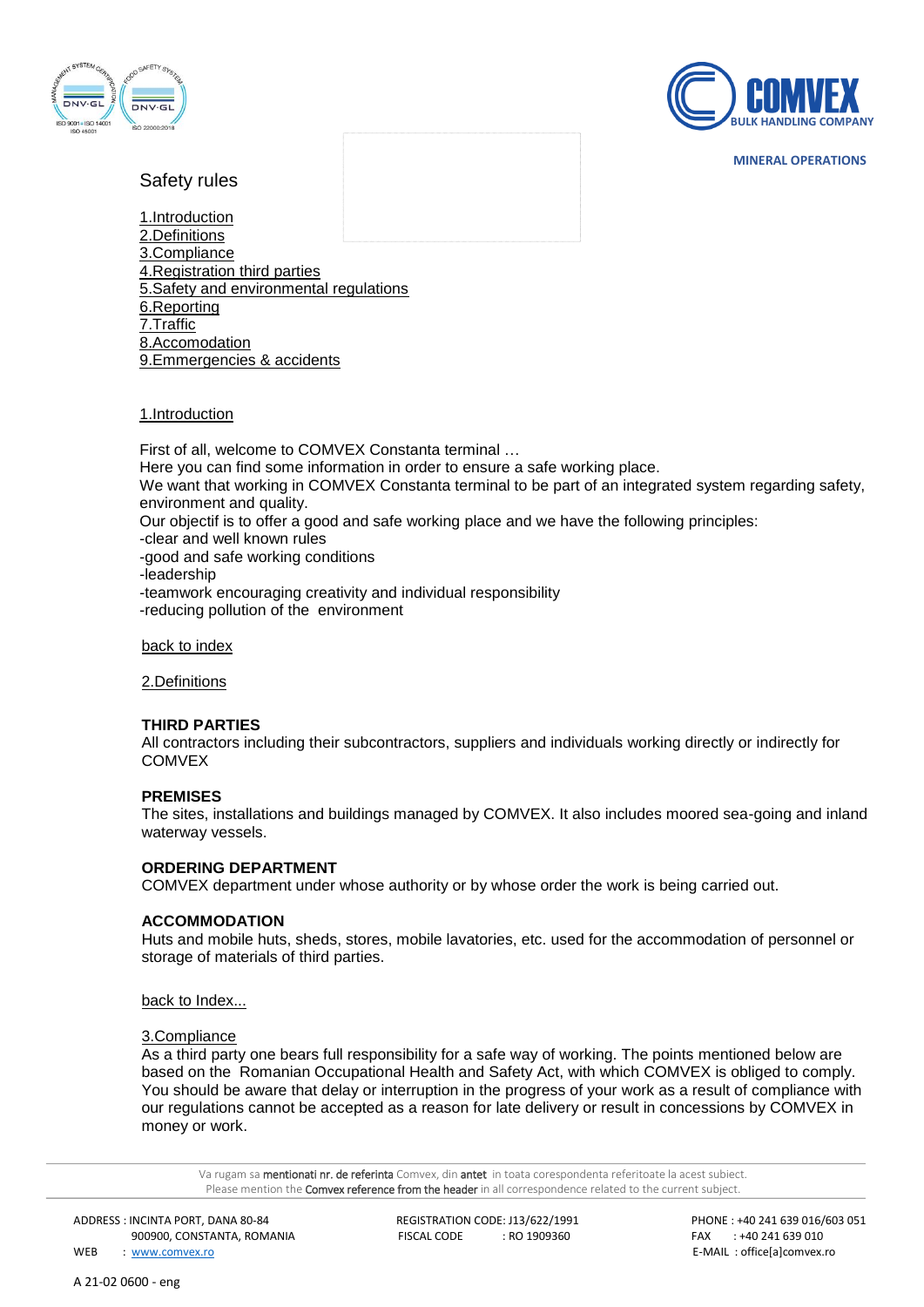



Management and Safety department are authorized to point out any unsafe situation or unsafe working practice, in which case the person addressed has the duty to change this immediately. Management and Safety department are authorized to refuse entry to the premises to third parties or to remove them from the premises if they infringe and/or remain in breach of the other points mentioned. If necessary COMVEX Safety department can provide any additional information about safety and the environment.

back to index...

### 4.Registration third parties

It is very important to know which persons are present at the COMVEX terminal. Therefore entry to and exit from the terminal must take place via the main entrance (with the exception of masters of vessels and their crew).

Everyone, COMVEX staff excepted , must report to the gatekeeper when entering and leaving the terminal. Identification must be shown at the gatekeeper's request.

If permitted by COMVEX regular visitors of the terminal can use an access card, which allows electronical registration. Keys are issued in return of a deposit.

A visitors card is issued by the gatekeeper. Every visitor must take notice of these rules.

### back to index ...

#### 5. Safety and environmental regulations **General**

Everyone is obliged to comply with the safety instructions, regulations and warning signs.

Everyone must do everything possible to prevent accidents, unsafe working situations and possible damage to the environment. Every employee is responsible for his own safety and shares responsibility for the safety of the others.

If you are not sure about something, just ask!

Use personal protection equipment where and when necessary. Helmets and safety shoes are compulsory as a minimum safety measure (with the exception of the visitors' car park and the offices). Wearing safety shoes is not compulsory for visitors.

Smoking is not permitted in the following places :

- where stevedoring work is being carried out (vessels and storage areas);
- in the vicinity of inflammable goods;

- nearby a 'no smoking' sign.

The possession, use or consumption of drugs or alcoholic drinks or being under the influence thereof is not permitted on the COMVEX terminal.

All materials, machinery or tools to be used by third parties must comply with the statutory safety regulations.

The use of materials, machinery or tools, which are COMVEX property, requires permission of the responsible person in the ordering department.

It is strictly forbidden to remove warning signs or safeguards from machinery, etc. Walking over electric cables is not permitted.

### **Knowledge, Skill and Behaviour**

Employees of third parties who visit COMVEX for the first time must report to the Safety department. This department will give an introductory briefing on the regulations of the company.

Employees of third parties should have sufficient knowledge and skill to perform the work efficiently and safely in accordance with statutory requirements.

Employees of third parties must be familiar with the use of fire extinguishers . Access to this equipment must not be blocked.

A good working environment can only be achieved by means of good understanding and mutual respect. In this context we consider tolerance, politeness and friendliness to be important characteristics.

Va rugam sa **mentionati nr. de referinta** Comvex, din antet in toata corespondenta referitoate la acest subiect. Please mention the **Comvex reference from the header** in all correspondence related to the current subject.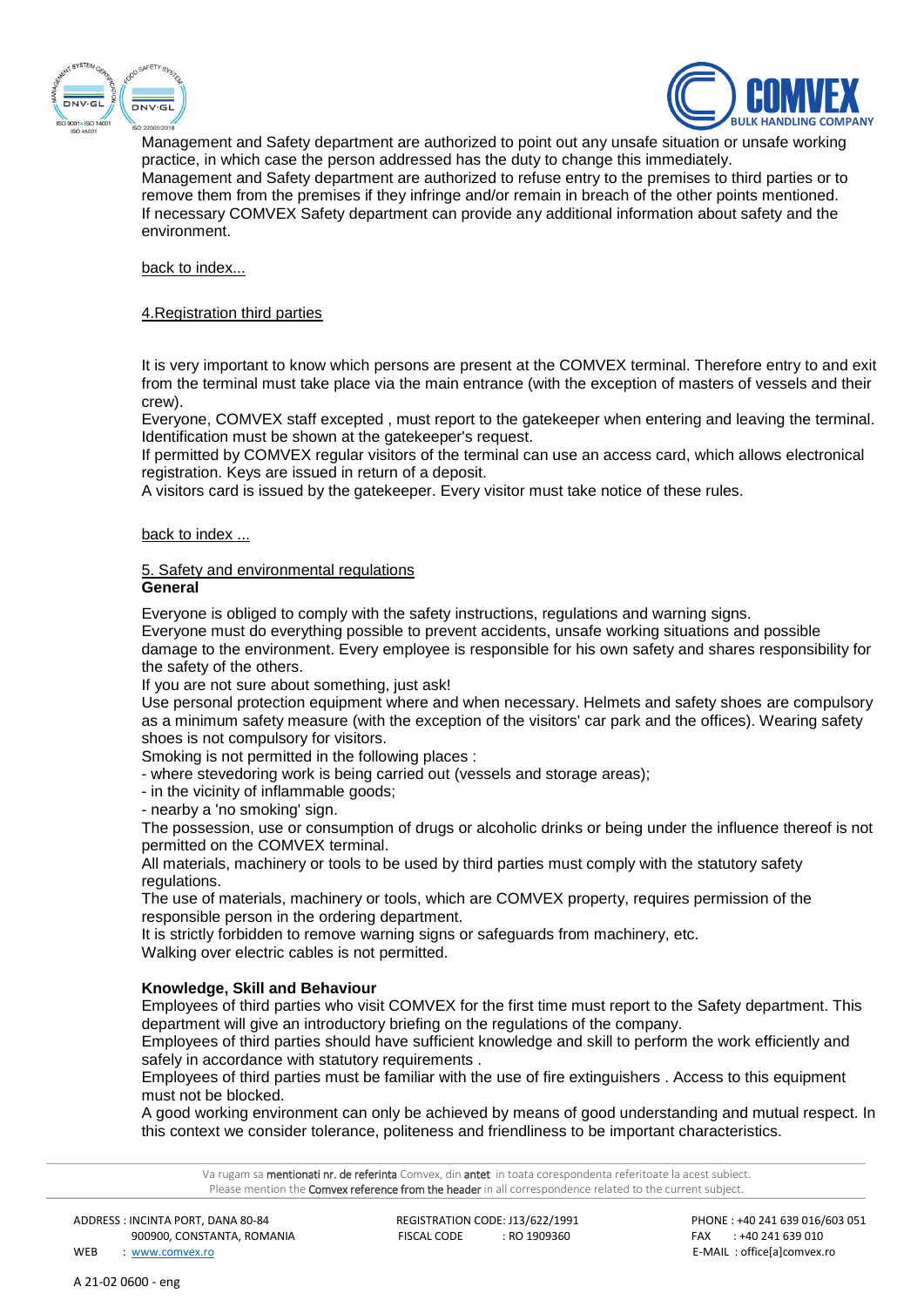



### **Neat work**

- The working area must be left clean when the work is finished. Attention should be paid to neat work in general.

- Do not place repair materials or other materials on conveyor belts. This can seriously damage the belt. **Places and Operations**

Unauthorized persons are not allowed to enter or operate machinery. Before entering a machine, the operator must be warned.

Unauthorized persons are not allowed to enter the workshops.

It is strictly forbidden to repair or connect electrical installations, cables or switchboxes without the permission of COMVEX management.

Be mindful of sudden start-up of machinery, machine components (drives, sliding heads) and vehicles. Rails, driving track and electric cables to machinery must be kept free of obstacles. An acoustic signal accompanies the movement of machinery. Sirens sound before a conveyor belt starts moving.

Only in case of emergency machinery and/or conveyor belts may be stopped by pressing an emergency button or pulling an emergency cord.

Never walk under a grab. In general be mindful of the possibility of material falling from the large, high machines. Walking under a conveyor belt is only permitted at protected underpasses.

Unauthorized persons are not allowed to go on board of a sea-going vessel. The ship's officer must be informed if anyone boards or is to perform work on board of a vessel. A gas-free certificate is required for repair work on board of vessels.

When working in the vicinity of stockpiles, be alert to the possible risk of collapse on the excavated side of the pile. Keep away from the track made by the bucket wheel of the stacker-reclaimer.

For working at installations and equipment, permission must first be given by COMVEX management.

### **Environment**

Separate waste materials and place it in the appropriate containers.

Avoid contamination of the soil by gasoline, oil, paint and other contaminating substances.

Avoid pollution of the water, either direct or through the sewing system.

Avoid unnecessary energy consumption.

Avoid causing dust, e.g. through traffic or cleaning work.

Avoid excessive noise nuisance.

Hazardous goods may only be taken onto the terminal with the permission of the COMVEX Management / Safety department.

### back to index...

### 6.Reporting

Unsafe situations should be marked immediately and reported to the ordering department and to the Safety department. This report should be confirmed in writing.

Third parties must report (near-)accidents occurring on the COMVEX terminal in writing to the ordering department and to the Safety department within 24 hours.

If employees of third parties damage COMVEX property this must be reported in writing immediately to the ordering department.

Emergencies (accidents, fire, environmental incidents) must be reported by the internal alarm phone number 112.

#### back to index...

### 7.Traffic

The Romanian road traffic regulations apply on the terminal. The speed limit is 30 km/h. There are also some routes where the speed limit is 10 km/h. Dust problems due to traffic must be avoided. If dust is caused the speed must be reduced.

The normal routes are marked on the terminal plan. Driving beside the roads is forbidden, except where the work has to be done. Note that certain routes have limited height.

At COMVEX terminal giant machineries are in use for handling bulk cargoes (shore gantry cranes, wheel

Va rugam sa **mentionati nr. de referinta** Comvex, din antet in toata corespondenta referitoate la acest subiect. Please mention the **Comvex reference from the header** in all correspondence related to the current subject.